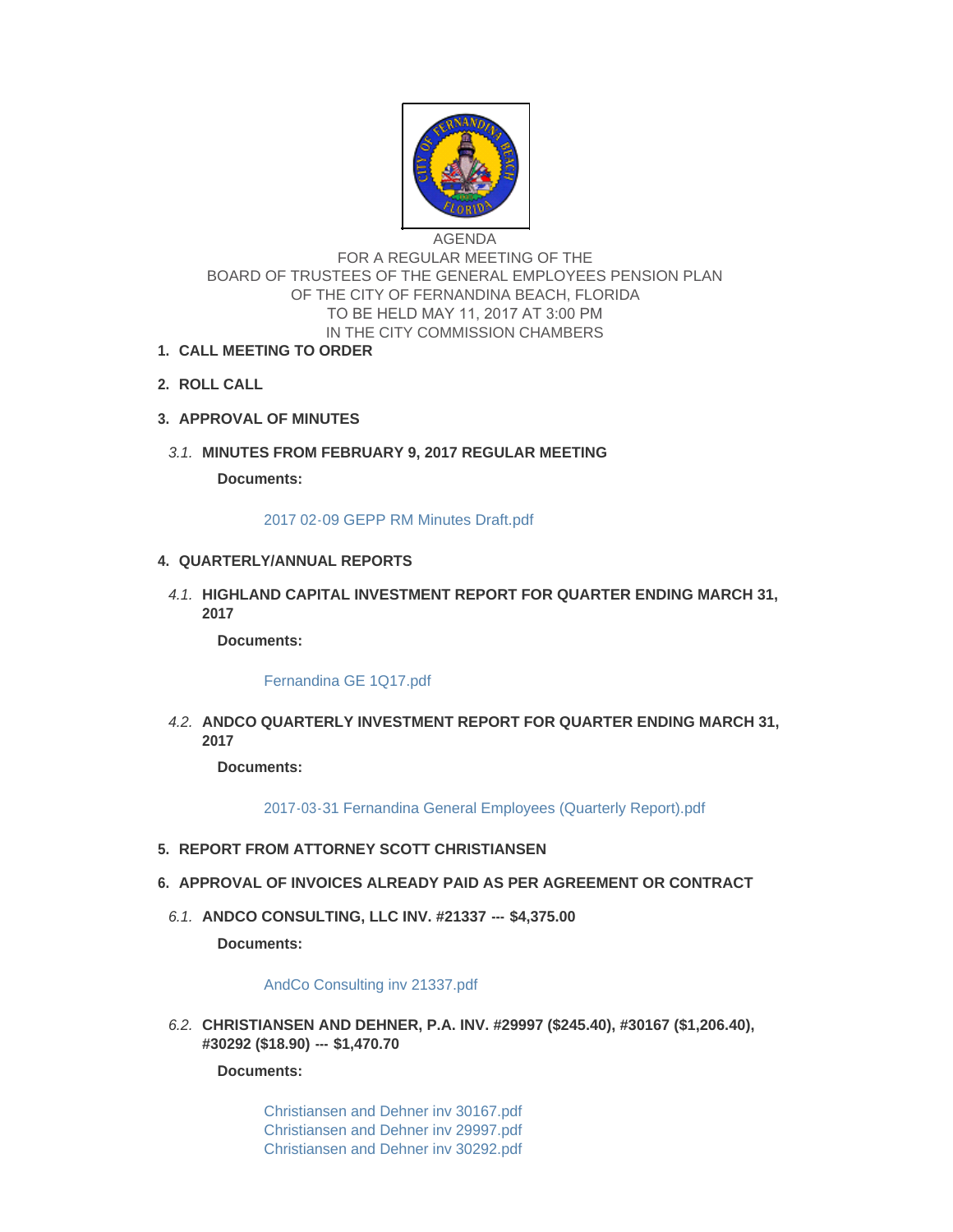# **HIGHLAND CAPITAL MANAGEMENT, LLC INV. #14900 --- \$4,212.96** *6.3.*

**Documents:**

#### [Highland Capital inv 14900.pdf](http://www.fbfl.us/AgendaCenter/ViewFile/Item/7844?fileID=5101)

**AGINCOURT CAPITAL MANAGEMENT, LLC INV. #6574 --- \$2,647.97** *6.4.* **Documents:**

#### [Agincourt inv 6574.pdf](http://www.fbfl.us/AgendaCenter/ViewFile/Item/7845?fileID=5102)

- **FIDUCIARY TRUST INTERNATIONAL QUARTERLY FEES\*** *6.5.* \* Fees will be presented at the meeting
- **BROWN ADVISORY INV. #20170331-220-24761-A --- \$5,713.66** *6.6.* **Documents:**

[Brown Advisory inv 20170331-220-24761-A.pdf](http://www.fbfl.us/AgendaCenter/ViewFile/Item/7846?fileID=5103)

**AMERICAN CORE REALTY QUARTERLY FEES --- \$4,675.24** *6.7.* **Documents:**

[American Core Realty quarterly fees.pdf](http://www.fbfl.us/AgendaCenter/ViewFile/Item/7847?fileID=5104)

**FOSTER AND FOSTER INV. #10400 --- \$3,352.00** *6.8.* **Documents:**

[Foster and Foster inv. 10400.pdf](http://www.fbfl.us/AgendaCenter/ViewFile/Item/7854?fileID=5117)

## **REQUEST FOR CONTRIBUTION REFUND 7.**

**STEPHANIE MORGAN --- \$1,901.30** *7.1.* **Documents:**

[Morgan contribution refund.pdf](http://www.fbfl.us/AgendaCenter/ViewFile/Item/7848?fileID=5105)

**DYLAN DILDINE --- \$2,974.79** *7.2.* **Documents:**

[Dildine contribution refund.pdf](http://www.fbfl.us/AgendaCenter/ViewFile/Item/7849?fileID=5106)

**MARK JONES --- \$1,350.10** *7.3.* **Documents:**

[Jones contribution refund.pdf](http://www.fbfl.us/AgendaCenter/ViewFile/Item/7850?fileID=5107)

- **OLD BUSINESS 8.**
- **NEW BUSINESS 9.**
- 9.1. RESIGNATION OF TRUSTEE VEE SELLERS **Documents:**